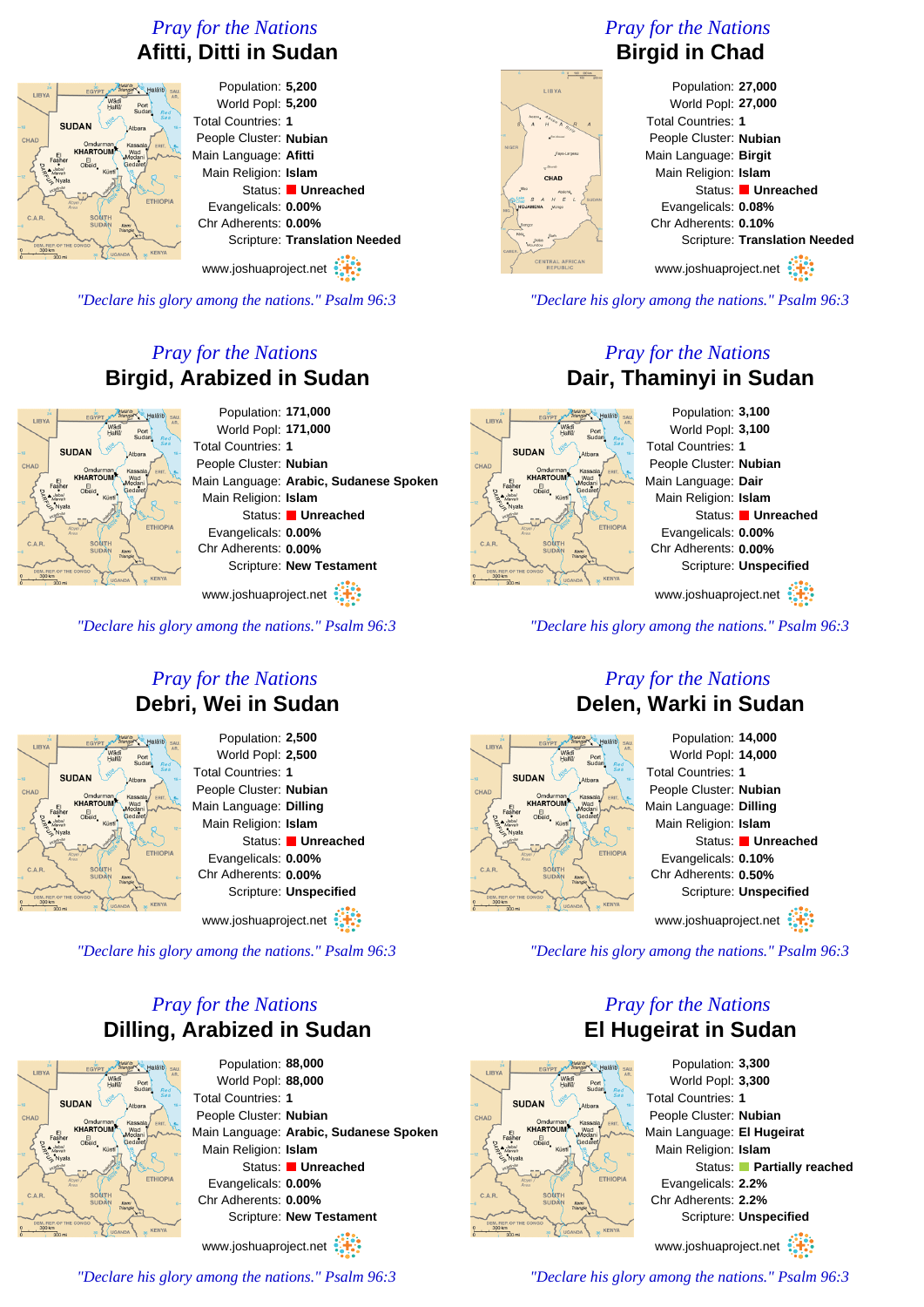### *Pray for the Nations* **Garko, Kithonirishe in Sudan**



Population: **33,000** World Popl: **33,000** Total Countries: **1** People Cluster: **Nubian** Main Language: **Karko** Main Religion: **Islam** Status: **Unreached** Evangelicals: **0.30%** Chr Adherents: **1.00%** Scripture: **Unspecified**

www.joshuaproject.net

*"Declare his glory among the nations." Psalm 96:3*

## *Pray for the Nations* **Kadaru in Sudan**



Population: **31,000** World Popl: **31,000** Total Countries: **1** People Cluster: **Nubian** Main Language: **Kadaru** Main Religion: **Islam** Status: **Unreached** Evangelicals: **0.00%** Chr Adherents: **0.00%** Scripture: **Unspecified**

www.joshuaproject.net

*"Declare his glory among the nations." Psalm 96:3*

#### *Pray for the Nations* **Karko, Arabized in Sudan**



Population: **29,000** World Popl: **29,000** Total Countries: **1** People Cluster: **Nubian** Main Language: **Arabic, Sudanese Spoken** Main Religion: **Islam** Status: **Unreached** Evangelicals: **0.20%** Chr Adherents: **1.00%** Scripture: **New Testament**

www.joshuaproject.net

*"Declare his glory among the nations." Psalm 96:3*

### *Pray for the Nations* **Midob, Tidda Arabized in Sudan**



Population: **103,000** World Popl: **103,000** Total Countries: **1** People Cluster: **Nubian** Main Language: **Arabic, Sudanese Spoken** Main Religion: **Islam** Status: **Unreached** Evangelicals: **0.00%** Chr Adherents: **0.00%** Scripture: **New Testament**

www.joshuaproject.net

*"Declare his glory among the nations." Psalm 96:3*

## *Pray for the Nations* **Ghulfan, Arabized in Sudan**



SUDAN

Population: **52,000** World Popl: **52,000** Total Countries: **1** People Cluster: **Nubian** Main Language: **Arabic, Sudanese Spoken** Main Religion: **Islam** Status: **Unreached** Evangelicals: **0.00%** Chr Adherents: **0.00%** Scripture: **New Testament**

www.joshuaproject.net

*"Declare his glory among the nations." Psalm 96:3*

#### *Pray for the Nations* **Kadaru, Arabized in Sudan**

Population: **55,000** World Popl: **55,000** Total Countries: **1** People Cluster: **Nubian** Main Language: **Arabic, Sudanese Spoken** Main Religion: **Islam** Status: **Unreached** Evangelicals: **0.00%** Chr Adherents: **0.00%** Scripture: **New Testament** www.joshuaproject.net

*"Declare his glory among the nations." Psalm 96:3*

#### *Pray for the Nations* **Keiga Jirru in Sudan**



www.joshuaproject.net

*"Declare his glory among the nations." Psalm 96:3*

#### *Pray for the Nations* **Midobi, Tid-n-Aal in Sudan**



Source: Anonymous

Population: **94,000** World Popl: **94,000** Total Countries: **1** People Cluster: **Nubian** Main Language: **Midob** Main Religion: **Islam** Status: **Unreached** Evangelicals: **0.08%** Chr Adherents: **0.08%** Scripture: **Translation Needed** www.joshuaproject.net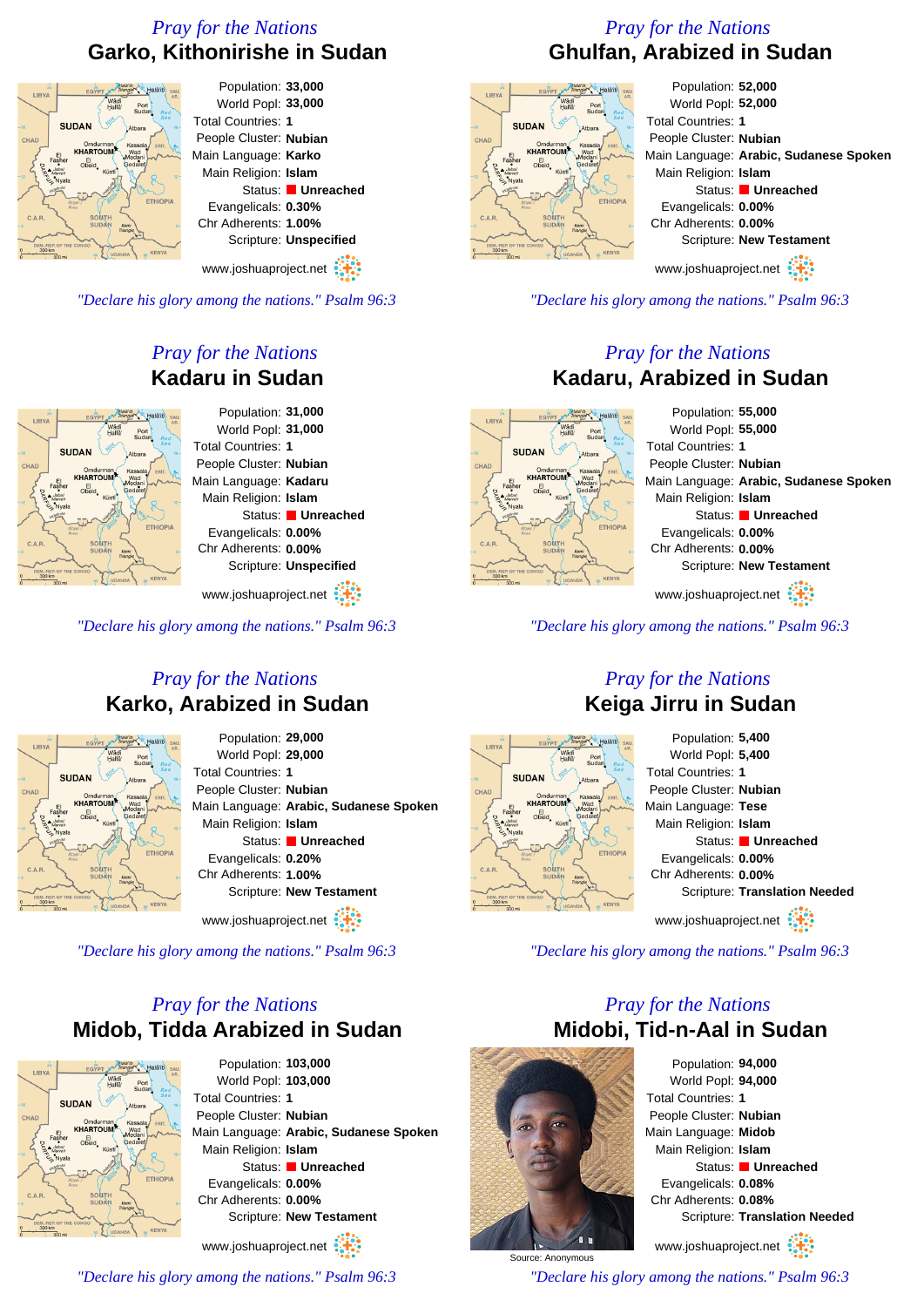### *Pray for the Nations* **Nubian in Kenya**



Population: **23,000** World Popl: **62,000** Total Countries: **2** People Cluster: **Nubian** Main Language: **Nubi** Main Religion: **Islam** Status: **Unreached** Evangelicals: **0.00%** Chr Adherents: **0.00%** Scripture: **Translation Needed**

www.joshuaproject.net

Source: Anonymous

*"Declare his glory among the nations." Psalm 96:3*

### *Pray for the Nations* **Nubian, Arabized in Egypt**



Population: **563,000** World Popl: **563,000** Total Countries: **1** People Cluster: **Nubian** Main Language: **Arabic, Egyptian Spoken** Main Religion: **Islam** Status: **Unreached** Evangelicals: **0.00%** Chr Adherents: **0.00%** Scripture: **New Testament**

www.joshuaproject.net

*"Declare his glory among the nations." Psalm 96:3*

#### *Pray for the Nations* **Nubian, Fedicca-Mohas in Egypt**



Population: **466,000** World Popl: **1,049,000** Total Countries: **2** People Cluster: **Nubian** Main Language: **Nobiin** Main Religion: **Islam** Status: **Unreached** Evangelicals: **0.00%** Chr Adherents: **0.05%** Scripture: **Portions**

www.joshuaproject.net

Source: Mark Fischer - Flickr

*"Declare his glory among the nations." Psalm 96:3*

### *Pray for the Nations* **Nubian, Kunuz in Egypt**



Population: **56,000** World Popl: **56,000** Total Countries: **1** People Cluster: **Nubian** Main Language: **Mattokki** Main Religion: **Islam** Status: **Unreached** Evangelicals: **0.00%** Chr Adherents: **0.05%** Scripture: **Portions** www.joshuaproject.net

Source: Anonymous

*"Declare his glory among the nations." Psalm 96:3*

# *Pray for the Nations* **Nubian in Uganda**



Population: **39,000** World Popl: **62,000** Total Countries: **2** People Cluster: **Nubian** Main Language: **Nubi** Main Religion: **Islam** Status: **Unreached** Evangelicals: **0.00%** Chr Adherents: **0.00%** Scripture: **Translation Needed** www.joshuaproject.net

*"Declare his glory among the nations." Psalm 96:3*

### *Pray for the Nations* **Nubian, Dongola in Sudan**



urce: Lena Ha - Shutterstock

Population: **80,000** World Popl: **80,000** Total Countries: **1** People Cluster: **Nubian** Main Language: **Andaandi** Main Religion: **Islam** Status: **Unreached** Evangelicals: **0.00%** Chr Adherents: **0.00%** Scripture: **Portions** www.joshuaproject.net

*"Declare his glory among the nations." Psalm 96:3*

#### *Pray for the Nations* **Nubian, Fedicca-Mohas in Sudan**



Population: **583,000** World Popl: **1,049,000** Total Countries: **2** People Cluster: **Nubian** Main Language: **Nobiin** Main Religion: **Islam** Status: **Unreached** Evangelicals: **0.00%** Chr Adherents: **0.00%** Scripture: **Portions** www.joshuaproject.net

*"Declare his glory among the nations." Psalm 96:3*

*Pray for the Nations*



Population: **178,000** World Popl: **178,000** Total Countries: **1** People Cluster: **Nubian** Main Language: **Ama** Main Religion: **Islam** Status: **Unreached** Evangelicals: **0.40%** Chr Adherents: **2.00%** Scripture: **Portions**

www.joshuaproject.net

Source: Anonymous